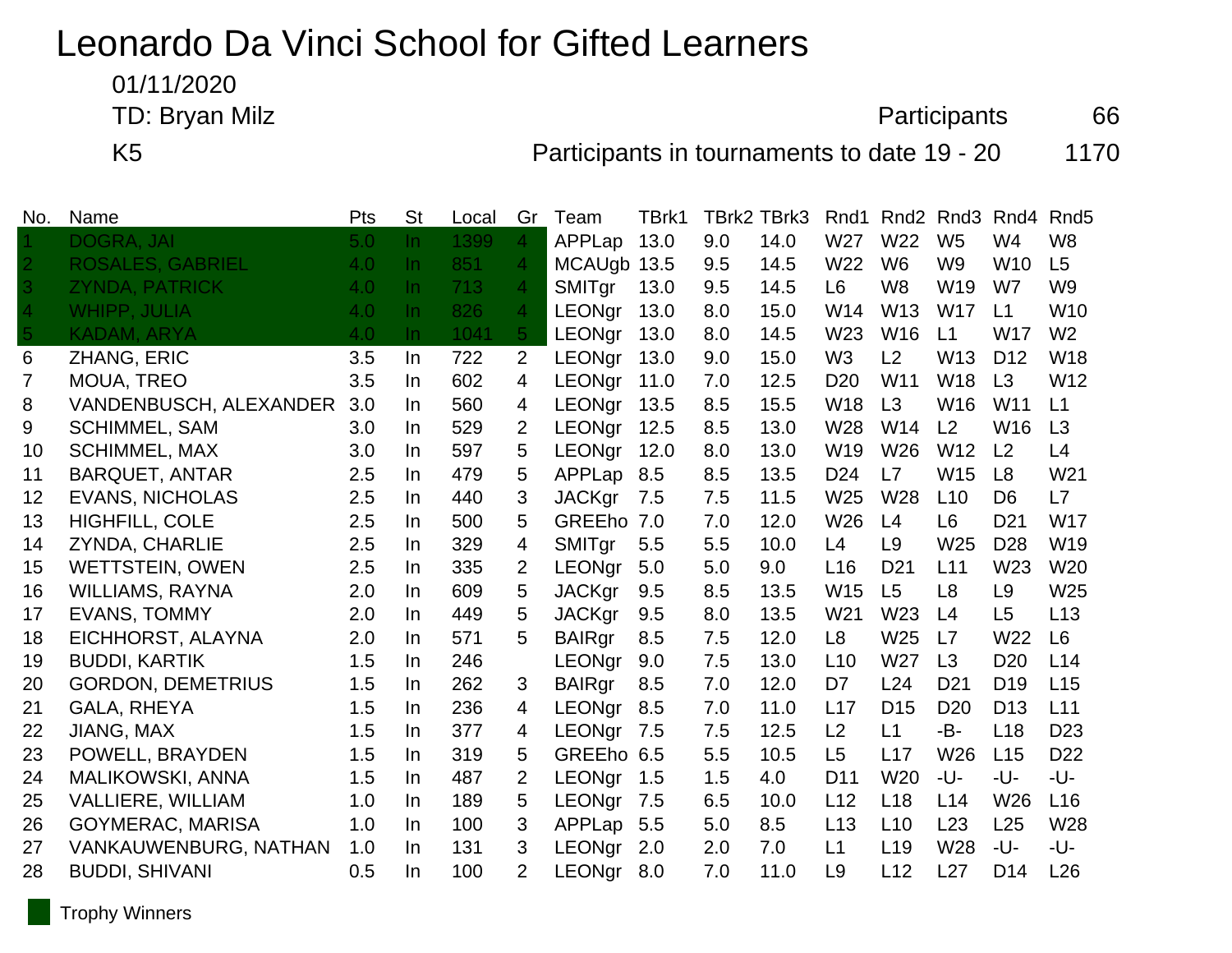K12 Individual Standings

| No.            | Name                         | Pts              | <b>St</b> | Local | Gr              | Team          | TBrk1 | TBrk2 | TBrk3 | Rnd1            | Rnd <sub>2</sub> |                 | Rnd <sub>3</sub> Rnd <sub>4</sub> | Rnd <sub>5</sub> |
|----------------|------------------------------|------------------|-----------|-------|-----------------|---------------|-------|-------|-------|-----------------|------------------|-----------------|-----------------------------------|------------------|
|                | <b>SAEMANN, GEOFF</b>        | 5.0 <sub>1</sub> | $\ln$     | 1257  | 10 <sup>°</sup> | <b>DEERst</b> | 13.0  | 9.0   | 15.0  | W13             | W <sub>9</sub>   | W22             | W <sub>8</sub>                    | W <sub>3</sub>   |
| $\overline{2}$ | <b>SCHULIST, NOAH</b>        | 4.0              | $\ln$     | 1045  | 7 <sup>1</sup>  | APPLap        | 15.0  | 11.0  | 17.0  | W7              | W <sub>5</sub>   | W <sub>23</sub> | L3                                | W <sub>8</sub>   |
| $\overline{3}$ | <b>WHIPP, DAVID</b>          | 4.0              | $\ln$     | 1238  | 7 <sup>1</sup>  | LEONgr        | 15.0  | 10.0  | 17.0  | W30             | W11              | W <sub>10</sub> | W <sub>2</sub>                    | L1               |
| 4              | <b>KACHOLE, DWIJ</b>         | 4.0              | $\ln$     | 989   | 6 <sup>1</sup>  | LEONgr        | 12.5  | 8.5   | 14.5  | L <sub>6</sub>  | W20              | W28             | W <sub>12</sub>                   | W11              |
| 5              | <b>URMANSKI, BRAYDEN</b>     | 4.0              | In        | 1049  | 8               | SMITgr        | 12.5  | 8.5   | 14.0  | W14             | L2               | W32             | <b>W17</b>                        | W <sub>9</sub>   |
| 6              | NAZE, MATTHEW                | 4.0              | In        | 732   | 8               | SMITgr        | 11.5  | 7.5   | 12.5  | W4              | L <sub>8</sub>   | W34             | W23                               | <b>W17</b>       |
| $\overline{7}$ | COPPOCH, TANNER              | 4.0              | $\ln$     | 696   | $\overline{7}$  | <b>LEONgr</b> | 11.5  | 7.5   | 12.5  | L2              | W34              | W27             | <b>W10</b>                        | W19              |
| 8              | <b>BECKER, ISAIAH</b>        | 3.0              | In        | 994   | 6               | LEONgr        | 15.5  | 10.5  | 17.5  | W21             | W <sub>6</sub>   | W24             | L1                                | L2               |
| 9              | <b>GOYMERAC, CHRISTOPHER</b> | 3.0              | In        | 905   | 7               | APPLap        | 14.5  | 9.5   | 16.5  | W12             | L1               | W29             | W22                               | L5               |
| 10             | TIMM, MASON                  | 3.0              | In        | 531   | 8               | GREEho 13.0   |       | 9.0   | 14.5  | W28             | W <sub>13</sub>  | L3              | L7                                | W26              |
| 11             | <b>URMANSKI, NICHOLAS</b>    | 3.0              | In.       | 806   | $\overline{7}$  | SMITgr        | 12.5  | 8.5   | 14.5  | W <sub>29</sub> | L3               | W25             | W <sub>24</sub>                   | L4               |
| 12             | PHILLIPS, HENRY              | 3.0              | In        | 604   | 8               | SMITgr        | 12.0  | 8.0   | 14.0  | L <sub>9</sub>  | W25              | W16             | L4                                | W23              |
| 13             | OTRADOVEC, BLAYKE            | 3.0              | $\ln$     | 651   | $\overline{7}$  | LEONgr        | 12.0  | 7.0   | 12.5  | L1              | L10              | W35             | W <sub>27</sub>                   | W24              |
| 14             | DUVERNELL, MATTHEW           | 3.0              | In.       | 593   | 8               | GREEho 10.0   |       | 6.0   | 10.0  | L5              | L22              | <b>W38</b>      | W32                               | <b>W18</b>       |
| 15             | <b>SMIGIELSKI, LUKE</b>      | 3.0              | In        | 476   | 8               | FRANgr 8.0    |       | 5.5   | 9.5   | D <sub>17</sub> | L23              | W33             | D <sub>26</sub>                   | W22              |
| 16             | DONG, CHARLENE               | 3.0              | In.       | 363   | $\overline{7}$  | LEONgr        | 8.0   | 5.0   | 8.5   | L34             | W35              | L12             | W25                               | W28              |
| 17             | STEFFEN, ZACH                | 2.5              | In        | 514   | $\overline{7}$  | GREEho 9.5    |       | 9.5   | 15.0  | D <sub>15</sub> | W33              | <b>W18</b>      | L5                                | L <sub>6</sub>   |
| 18             | HARTMANN, CALLAWAY           | 2.5              | In.       | 501   | $\overline{7}$  | LEONgr 7.5    |       | 7.5   | 10.5  | -H-             | W19              | L17             | W <sub>20</sub>                   | L14              |
| 19             | <b>FROMMELL, CALEB</b>       | 2.5              | In        | 469   | $\overline{7}$  | GREEho 7.0    |       | 7.0   | 12.5  | D <sub>33</sub> | L18              | <b>W30</b>      | W <sub>21</sub>                   | L7               |
| 20             | EVERARD, AUSTIN              | 2.5              | In.       | 503   | 8               | FRANgr 5.5    |       | 5.5   | 10.5  | <b>W37</b>      | L4               | D <sub>26</sub> | L18                               | W32              |
| 21             | <b>ZEPNICK, MASON</b>        | 2.5              | In        | 544   | 8               | LOMBgr 5.5    |       | 5.5   | 9.5   | L <sub>8</sub>  | D32              | <b>W36</b>      | L19                               | W33              |
| 22             | DEPPE, DYLAN                 | 2.0              | In        | 411   | 7               | <b>LEONgr</b> | 11.0  | 9.0   | 16.0  | W27             | W14              | L1              | L9                                | L15              |
| 23             | <b>BRUCE, IAN</b>            | 2.0              | In        | 458   | 8               | GREEho 10.0   |       | 10.0  | 14.0  | W38             | W15              | L <sub>2</sub>  | L <sub>6</sub>                    | L12              |
| 24             | MESSER, LEX                  | 2.0              | In        | 413   | 8               | GREEho 9.0    |       | 8.0   | 12.0  | <b>W36</b>      | <b>W30</b>       | L8              | L11                               | L13              |
| 25             | KISH, JAYDEN                 | 2.0              | In.       | 299   | $\overline{7}$  | GREEho 9.0    |       | 8.0   | 12.0  | W31             | L12              | L11             | L16                               | W36              |
| 26             | <b>SHERMAN, HENRY</b>        | 2.0              | In        | 285   | $\overline{7}$  | LEONgr 8.0    |       | 8.0   | 11.0  | -B-             | L <sub>29</sub>  | D <sub>20</sub> | D <sub>15</sub>                   | L10              |
| 27             | VANDENHEUVEL, JONATHAN       | 2.0              | In.       | 272   | 8               | GREEho 7.0    |       | 7.0   | 11.0  | L22             | W31              | L7              | L13                               | <b>W38</b>       |
| 28             | NAZE, BRADYN                 | 2.0              | In        | 395   | 6               | SMITgr        | 7.0   | 7.0   | 11.0  | L10             | <b>W38</b>       | L4              | W34                               | L <sub>16</sub>  |
| 30             | <b>VANDENBRINK, JOHN</b>     | 2.0              | In.       | 510   | $\overline{7}$  | APPLap        | 6.0   | 5.5   | 10.0  | L3              | L24              | L <sub>19</sub> | W35                               | <b>W37</b>       |
| 31             | MALONEY, EVAN                | 2.0              | In.       | 202   | 6               | APPLap        | 6.0   | 5.0   | 8.5   | L25             | L27              | <b>W37</b>      | L <sub>29</sub>                   | W34              |
| 32             | <b>MOGGED, RYKER</b>         | 1.5              | In        | 281   | 3               | <b>LEONgr</b> | 8.5   | 8.0   | 12.5  | W35             | D <sub>21</sub>  | L5              | L14                               | L20              |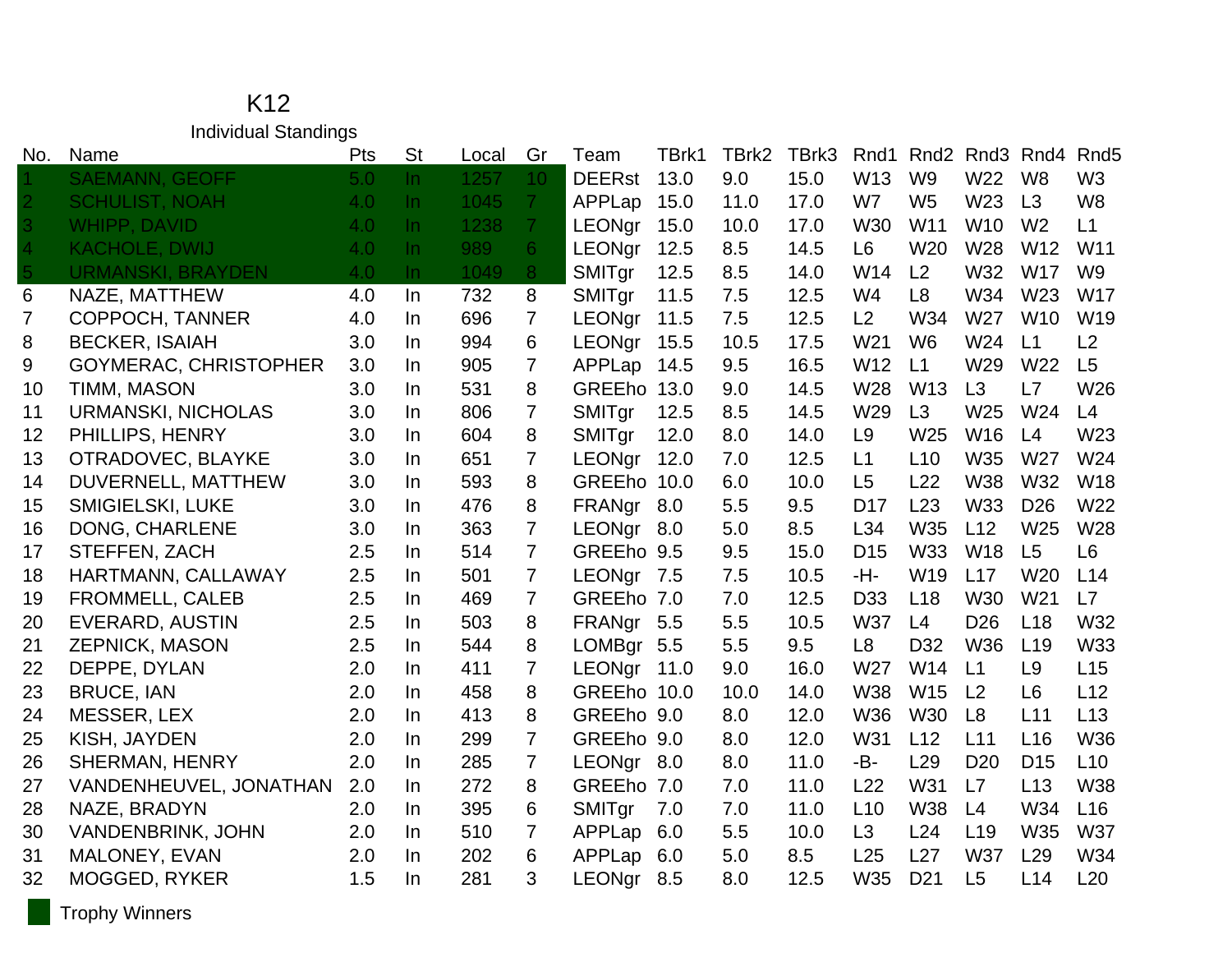|                                                                                                       | -In                        | 217                                 |   |                       |                                                                     | 15.0              |     | L6                          | L28                                                  | L31                           |
|-------------------------------------------------------------------------------------------------------|----------------------------|-------------------------------------|---|-----------------------|---------------------------------------------------------------------|-------------------|-----|-----------------------------|------------------------------------------------------|-------------------------------|
| 1. $0-$                                                                                               |                            | 100                                 | 8 |                       |                                                                     | 9.5               | L32 | L13                         | $L30 - B$                                            |                               |
|                                                                                                       |                            | 101                                 | 6 |                       |                                                                     | 9.0               | L24 |                             |                                                      |                               |
| $1.0-1$                                                                                               | -In                        | 209                                 | 8 |                       | 5.0                                                                 | 7.5               | L20 |                             | W38 L30                                              |                               |
|                                                                                                       |                            | 100                                 |   |                       | 6.0                                                                 | 10.0              | L23 |                             |                                                      | L27                           |
| 33 GEHRKE, VAUGHN<br>34 BRUCE, ETHAN<br>35 HART, ABIGAIL<br>36 SMIGIELSKI, DEVIN<br>37 LUEDTKE, JAMES | VANDENBUSCH, ELIZABETH 0.0 | $1.5$ In<br>$1.0 \quad$ In<br>ln In |   | 345<br>6 <sup>6</sup> | GREEho 11.0<br>GREEho 6.5<br>FRANgr 6.5<br>GREEho 5.0<br>LEONgr 7.0 | 9.0<br>6.5<br>5.5 |     | W16 L7<br>L16<br>L36<br>L28 | LEONgr 8.5 7.5 11.5 D19 L17<br>W37 L21<br>L31<br>L14 | L15 W36 L21<br>L33 L25<br>L37 |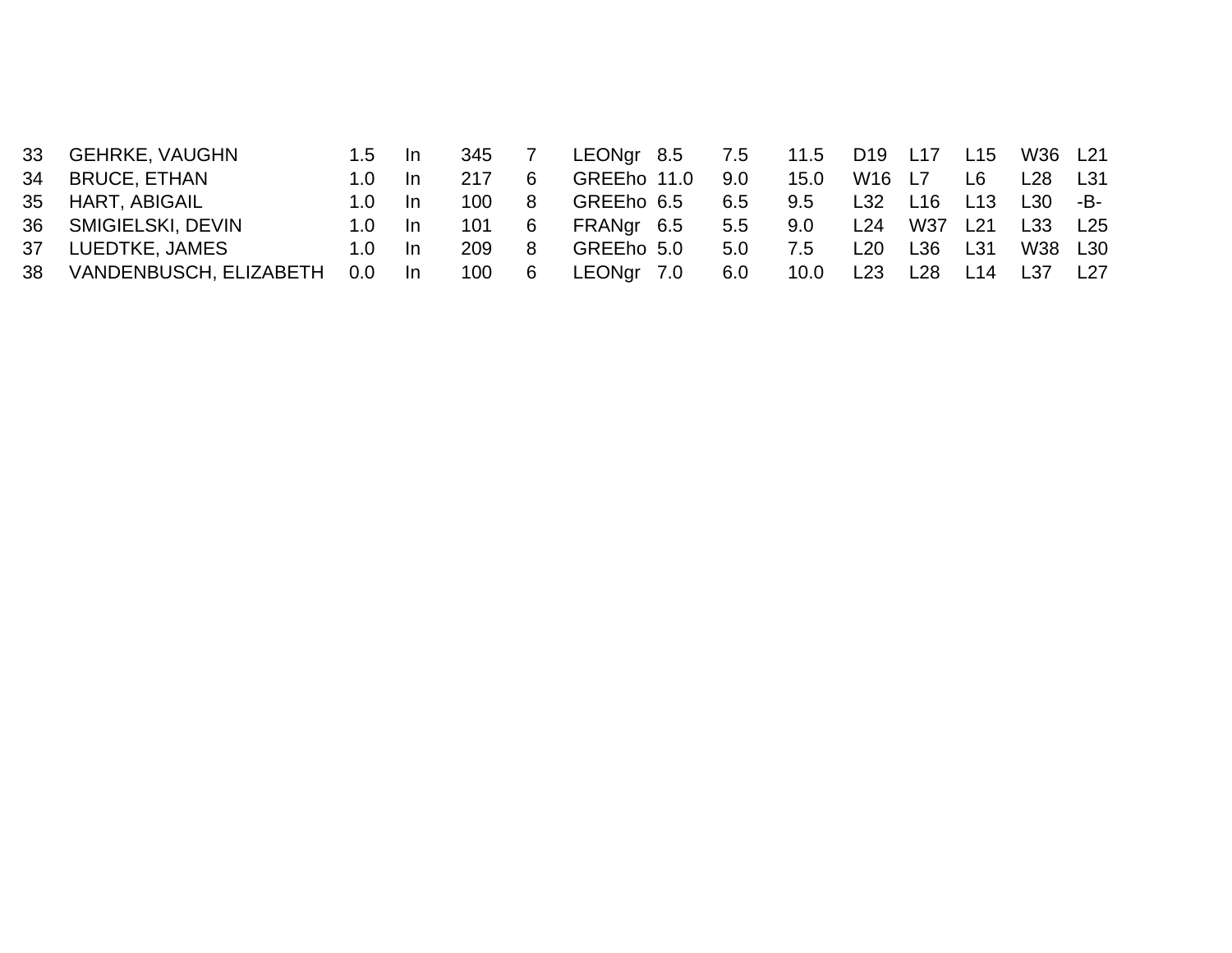| <b>PIC</b>     | Team Standings<br>Name (Players: Top 4 used)                             | Score | Med  | Solk | SBx2 | Cum  |
|----------------|--------------------------------------------------------------------------|-------|------|------|------|------|
|                |                                                                          |       |      |      |      |      |
|                | Leonardo da Vinci, Green Bay (15)                                        | 15.0  | 32.0 | 57.0 | 74.0 | 45.5 |
|                | WHIPP, JULIA (4.0,826)                                                   |       |      |      |      |      |
|                | KADAM, ARYA (4.0,1041)                                                   |       |      |      |      |      |
|                | ZHANG, ERIC (3.5,722)                                                    |       |      |      |      |      |
|                | MOUA, TREO (3.5,602)                                                     |       |      |      |      |      |
|                | Appleton Chess Club (3)                                                  | 8.5   | 22.5 | 36.0 | 40.0 | 22.5 |
|                | DOGRA, JAI (5.0,1399)                                                    |       |      |      |      |      |
|                | BARQUET, ANTAR (2.5,479)                                                 |       |      |      |      |      |
| $\overline{3}$ | GOYMERAC, MARISA (1.0,100)<br><b>ANNIE JACKSON ELEMENTARY, GREEN (3)</b> | 6.5   | 24.0 | 38.5 | 19.5 | 25.0 |
|                | EVANS, NICHOLAS (2.5,440)                                                |       |      |      |      |      |
|                | WILLIAMS, RAYNA (2.0,609)                                                |       |      |      |      |      |
|                | EVANS, TOMMY (2.0,449)                                                   |       |      |      |      |      |
| 4              | Red Smith Middle School, Gree (2)                                        | 6.5   | 15.0 | 24.5 | 27.5 | 15.0 |
|                | ZYNDA, PATRICK (4.0,713)                                                 |       |      |      |      |      |
|                | ZYNDA, CHARLIE (2.5,329)                                                 |       |      |      |      |      |
| 5              | Greenville Middle School, Hort (2)                                       | 4.0   | 12.5 | 22.5 | 10.5 | 10.5 |
|                | HIGHFILL, COLE (2.5,500)                                                 |       |      |      |      |      |
|                | POWELL, BRAYDEN (1.5,319)                                                |       |      |      |      |      |
| 6              | BAIRD ELEMENTARY SCHOOL, GREEN (2)                                       | 3.5   | 14.5 | 24.0 | 10.5 | 11.0 |
|                | EICHHORST, ALAYNA (2.0,571)                                              |       |      |      |      |      |
|                | GORDON, DEMETRIUS (1.5,262)                                              |       |      |      |      |      |

K5